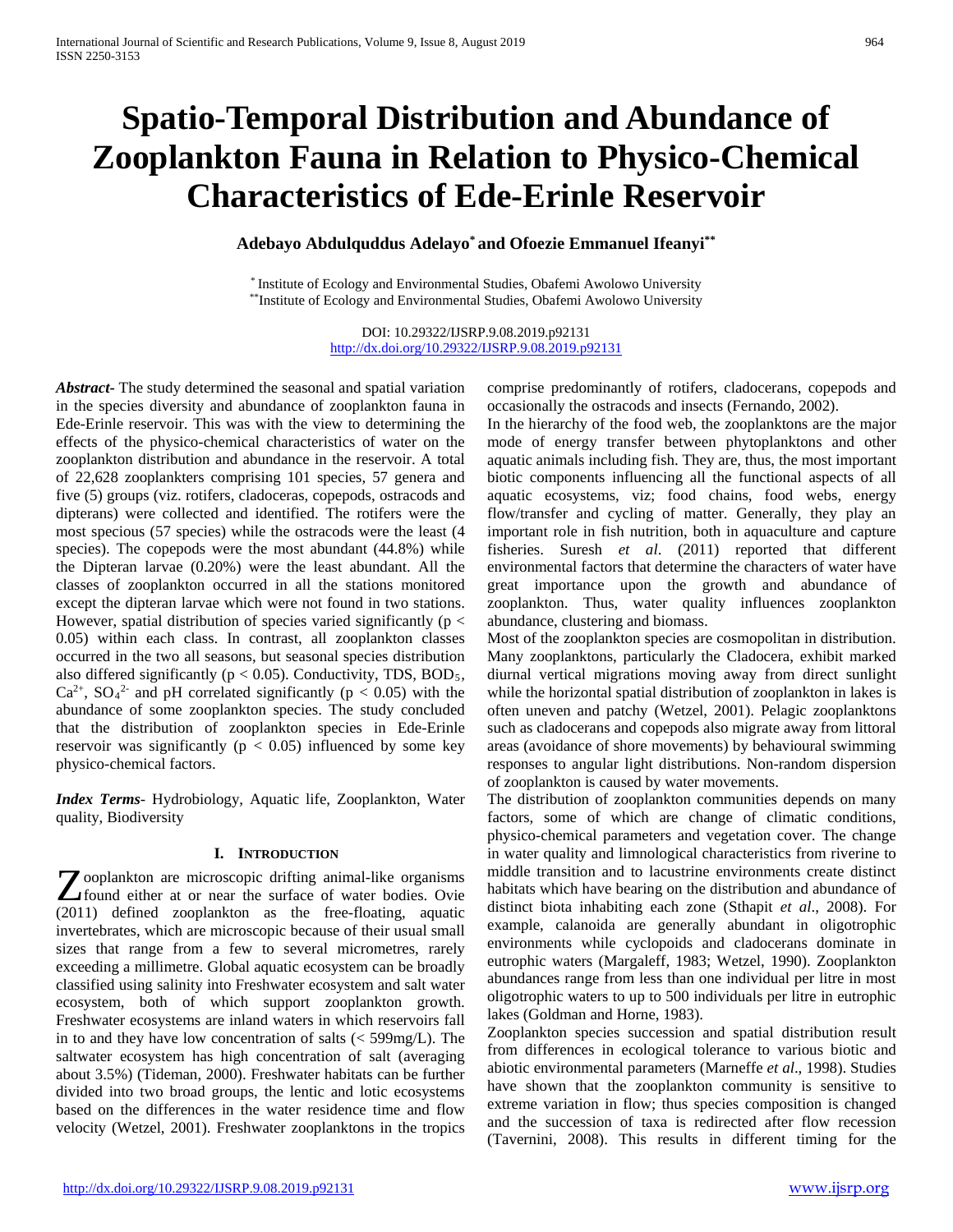emergence of rotifers, cladocerans, and copepods from the inundated dry river beds (Jenkins *et* al., 1980; Boulton, 2003). Therefore, a subdivision of diversity in hierarchical scales in stream ecosystems will result from these factors, which represent the interaction of physical and biological processes. In such water bodies, specific adaptations and strategies are important to cope with the variable and commonly extreme conditions (Seminara *et al*., 2008), and such mechanisms may lead to the spatial and temporal segregation of the zooplankton fauna.

Among the factors that influence species distribution, abundance and composition of zooplankton, physical and chemical characteristics have been observed to be the most important (Sousa *et al*., 2008; Vieira *et al*., 2009). For example, temperature determines the distribution of zooplankton in water column of lakes. (Wetzel, 2001; Kubar *et al*., 2005) and also influence their densities (Masundire, 1994). Temperature is known to have a direct effect on zooplankton populations by influencing reproductive activity, the rate of moulting and the rate of egg development, (Wetzel, 1975; Hutchinson, 1967). These activities all increase as the temperature rises in the spring. Also, high water transparency increases the euphotic zone in an aquatic ecosystem which in turn favours phytoplankton growth and primary productivity. Any factor that enhances the production of phytoplankton is most likely going to enhance the production of zooplankton also, since the latter are nutritionally dependent on the former.

According to Rajagopal *et al*., (2011) zooplankton plays an integral role and serves as bio-indicator and it is a well-suited tool for understanding water pollution status. Zooplanktons play important role in bioremediation of heavy metals and other toxic materials, biomonitering of water pollution (Tyor *et al*., 2014) and act as biomarker for water quality assessment for fish production (Pradhan *et al*., 2008; Purushothama *et al*., 2011; Hoxmeier and Wahl, 2004). Zooplankton communities are typically diverse, occurring almost in all lakes and ponds and are highly sensitive to environmental variation. Hence, zooplankton can speak to condition of water body and can be used to assess overall lake health.

In order to properly manage reservoirs or lakes, monitoring of zooplankton communities is needed to predictively model the ecosystem (Deborah and Robert, 2009). This study was motivated by the need to establish an ecological relationship between the fluctuating physico-chemical water condition and the biotic component of Ede-Erinle reservoir, using its zooplankton fauna as an index.

## **II.MATERIALS AND METHODS**

## **The Study Area**

Erinle Lake is the largest of all water bodies in Osun State, Nigeria. It has many tributaries of which the major inflow rivers, Awon and Erinle, are the main sources of water. The lake basin which is about 342 km extends in width from Longitude 4° 24' E to 4° 35' E and in length from Latitude 7° 45' N to 7° 58' N. The lake itself is located at Longitude 4° 27' E and 7° 46' N (Fig. 1). The surrounding vegetation has a mixture of savannah, light and thick forest, with scattered cultivations due to various human activities (Akinbuwa, 1999). The substratum of the lake is muddy and sandy with scattered logs of wood. The surface area is about 1.25 km (Akinbuwa, 1999); the highest depth of 7.6m was recorded during the study. The sampling points on the lake are shown in (Figure 1).

## **Selection and Description of Sampling Stations**

A reconnaissance survey of Ede-Erinle Reservoir was conducted to identify sampling stations based on important ecological landmarks. Eight sampling sites (Stations A-H) were established along the course of the Reservoir for investigation in this study. Four of the sampling sites (A-D) were established on the reservoir while the remaining four sampling sites (Stations E-H) were established on the two major inflows with Stations E and F located on River Erinle and Stations G and H located on River Awon. A Global positioning system (GPS) handset was used to determine the grid coordinates of the sampling sites.

## **Sample Collection and Field Determinations**

Field collection from the sampling stations was conducted four times from September 2014 to June 2015, covering both the dry and rainy seasons. The samplings were conducted in September 2014 (rain season), December 2014 (early dry season), March 2015 (dry season) and June 2015 (early rainy season). Air temperature and water temperature (using mercury in glass thermometer), pH (using pH meter), conductivity (using conductimeter), water depth and transparency (using glossy white secchi disc) were each measured *in situ*. Samples for dissolved oxygen (DO) and five-day biochemical oxygen demand (BOD<sub>5</sub>) were collected in transparent and amber 250 ml reagent bottles respectively. Dissolved oxygen samples were fixed in the field immediately on collection with Winkler's reagents (Manganate sulphate) and (Alkali iodide).  $BOD<sub>5</sub>$ samples were collected in black reagent bottles and kept in the dark cupboard at room temperature (about  $27 + 2$ °C) for 5 days after which they were treated as described for oxygen determination. Water samples were collected in sterile capped containers (2.0 L plastic bottles) and returned to the laboratory for the analysis of other parameters using both instrumental and non-instrumental methods according to standard methods by APHA *et al*. (1998).

# **Zooplankton Sampling**

Zooplankton distribution and abundance were assessed by straining 30 L of water through a 25 cm diameter zooplankton net with a 45 μm mesh size to a concentrated volume of 30 ml. This was preserved in 4% formalin. Zooplankton species in 3 ml concentrate subsample were identified and counted under the scanning  $(x40)$  and low power  $(x100)$  magnifications. Identification was done using the descriptive keys of Akinbuwa (1999); Alekseev (2002); Brooks (1959) and Edmondson (1959); Cander-Lund and Lund (1995); Durand and Lévêque 1980; Egborge (1994); Korinek (2002); Kutikova (2002); Jeje and Fernando (1982; 1986; 1991); Turner and Da Silva (1992); Victor (2002); Wilson and Yeatman (1959).

Community structure was assessed using the indices of species diversity, Simpson's dominance index (S). Abundance of each species was estimated based by multiplying the number in the final concentrate volume (30 ml for 30 Litres) by 1000 and expressed as Organism per  $m^3$  (Org/m<sup>3</sup>).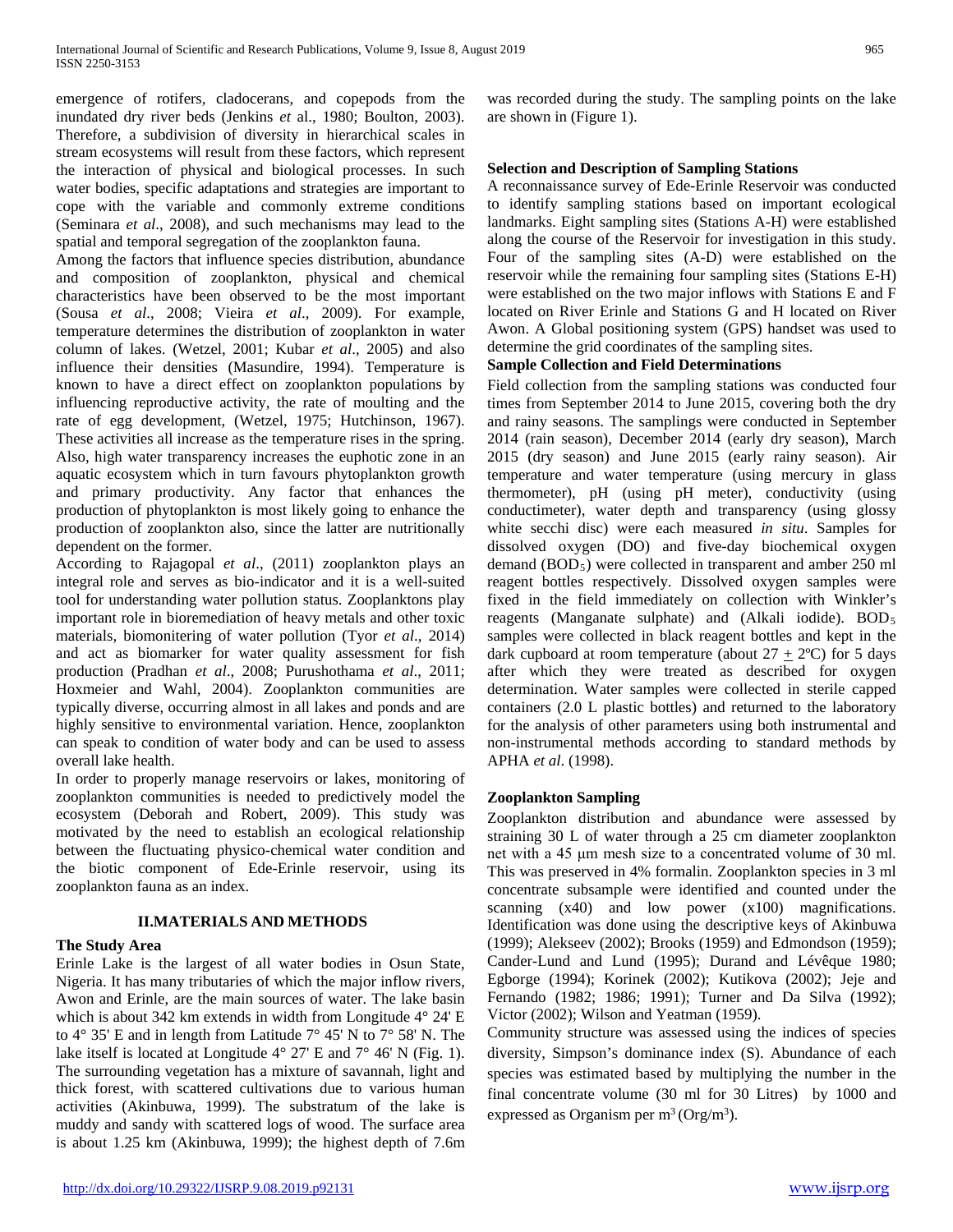International Journal of Scientific and Research Publications, Volume 9, Issue 8, August 2019 966 ISSN 2250-3153



**Figure 1: Map of study area showing sampling points**

## **Statistical Analysis of Data**

All the data obtained were subjected to appropriate statistical methods using SPSS version 17.0 software. Statistical methods such as Analysis of variance (ANOVA), Cluster Analysis (CA), Correlation and Regression analysis were used as applicable. Analysis of variance (ANOVA) was used to find and identify levels of significance and establish the spatio-temporal variation in water physicochemical parameters. Correlation and Cluster Analysis (CA) were used to show the relationship and association amongst the zooplankton fauna group and water quality parameters accordingly while Regression Analysis was used to show the effect of the physicochemical parameters on the zooplankton fauna.

## **III. RESULTS AND FINDINGS**

## **The Spatio-Temporal Effect of Physical and Chemical Parameters on the Abundance of Zooplanktons in Ede-Erinle Reservoir**

The results of a correlation and regression analyses of the relationship between the various physico-chemical parameters and abundance of zooplankton species are presented in Tables 4.43 and 4.44 respectively.

Abundance of Cladocera and copepod were both positively and significantly correlated with ambient air temperature, pH, conductivity, transparency, TDS and bicarbonate ions. Conversely, they were both negatively and significantly related with turbidity, organic matter,  $Mg^{2+}$ , sulphate, (p < 0.05) as

shown in Table 4.43. Also, cladocera had a significant relationship with pH, total acidity,  $K^+$ , hardness (p < 0.05). Organic matter favoured the abundance of Diptera ( $p < 0.05$ ). Phosphate,  $Ca^{2+}$ , hardness were found to be significantly related with ostracod and rotifers were discovered to be related with ambient air temperature, conductivity, transparency, BOD, TDS, TS,  $Ca^{2+}$  and sulphate ( $p < 0.05$ ). Also observed, was the positive association between cladocera and copepods. Similar positive relationship was observed between rotifers and copepods too.

The regression analysis revealed that the predictors accounted for over 65% of the zooplankton's abundance in cladoceras, copepods and rotifers (Table 4.44). Also all the predictors significantly affect the abundance of the planktons at  $(p < 0.05)$ .

## **4.1 Zooplankton Groups Abundance Relationship Using Cluster Analysis**

Figure 4.5 shows the cluster plot of the relationship among zooplanktons groups abundance of Ede-Erinle Reservoir. There are two major clusters observed; the first comprised of dipteras, ostracods and cladoceras while the second comprised of copepods and rotifers.

The result of the cluster analysis showing the relationship among the zooplankton species abundance based on the sampling stations of Ede-Erinle reservoir during the study period is presented in figure 4.6 ( $p = 0.05$ ). There are two major clusters in which the first comprises stations A, C, D, E, F, G and H while station B forms a single cluster.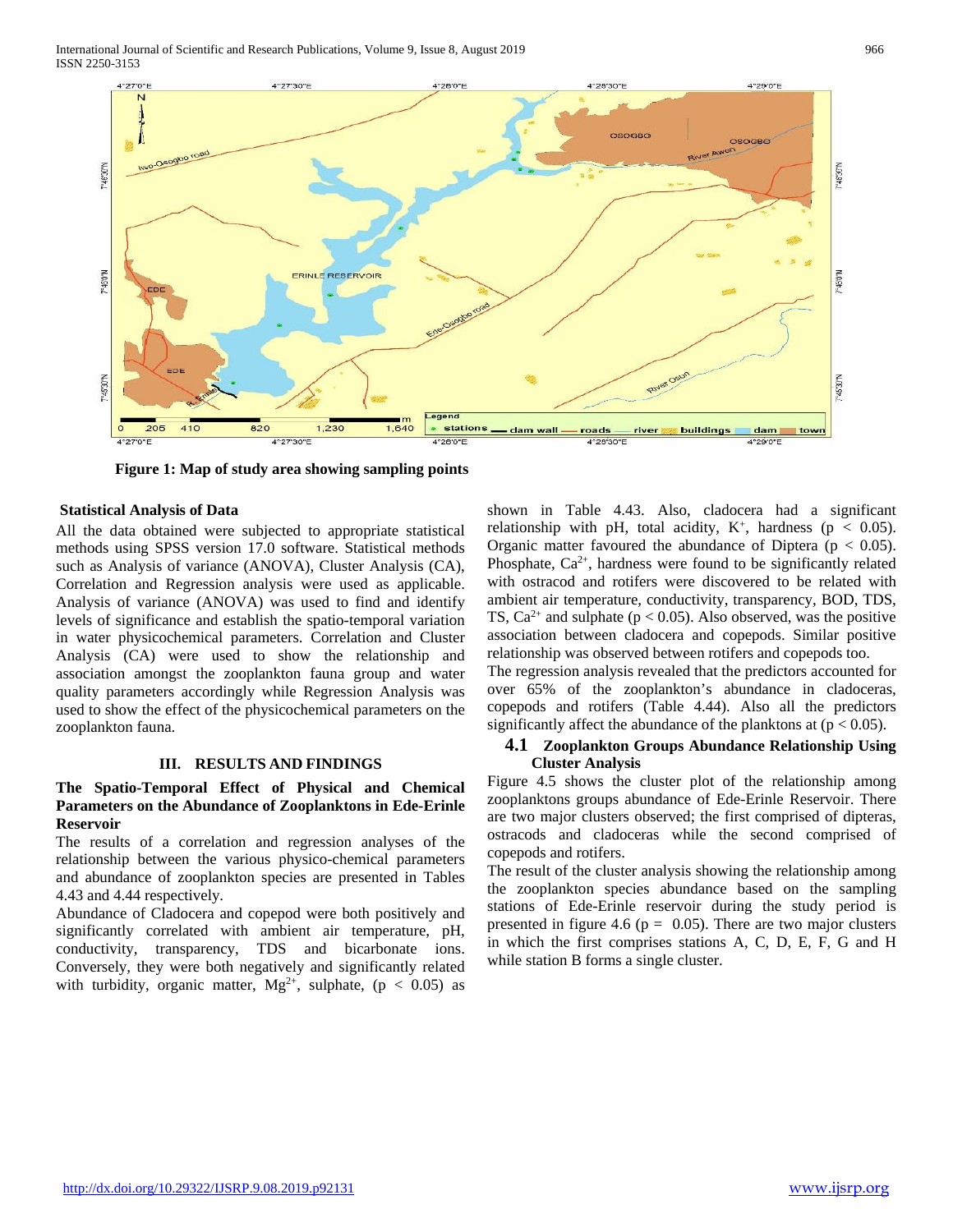A- Air Temp., B- Water Temp., C- pH, D- Water Depth, E- Conductivity, F- Transparency, G- Turbidity, H- DO, I- BOD, J- Organic Matter, K- Nitrate, L- Phosphate, M- TDS, N- TSS, O- TS, O- TS, O- TS, O- TS, P- At', U- R', V-

\*\* Correlation is significant at the 0.01 level (2-tailed). \* Correlation is significant at the 0.05 level (2-tailed).

| A                    | В                   |                             | D                           |            |                   | G                    | н                |                    |                   | к                    |            | М                  | N               | $\bf{0}$                                   |                     |                      | R                   | э                 |                           |                      |                    | W                  | х                                |                             | z                  | a                 | b                     | $\mathbf{c}$ | d                  |
|----------------------|---------------------|-----------------------------|-----------------------------|------------|-------------------|----------------------|------------------|--------------------|-------------------|----------------------|------------|--------------------|-----------------|--------------------------------------------|---------------------|----------------------|---------------------|-------------------|---------------------------|----------------------|--------------------|--------------------|----------------------------------|-----------------------------|--------------------|-------------------|-----------------------|--------------|--------------------|
| $A \quad 1$          |                     |                             |                             |            |                   |                      |                  |                    |                   |                      |            |                    |                 |                                            |                     |                      |                     |                   |                           |                      |                    |                    |                                  |                             |                    |                   |                       |              |                    |
| $B = 0.339**$        |                     |                             |                             |            |                   |                      |                  |                    |                   |                      |            |                    |                 |                                            |                     |                      |                     |                   |                           |                      |                    |                    |                                  |                             |                    |                   |                       |              |                    |
| $C = 0.390**$        | 0.065               |                             |                             |            |                   |                      |                  |                    |                   |                      |            |                    |                 |                                            |                     |                      |                     |                   |                           |                      |                    |                    |                                  |                             |                    |                   |                       |              |                    |
| $D = 0.311*$         | 0.214               | $0.513**$ 1                 |                             |            |                   |                      |                  |                    |                   |                      |            |                    |                 |                                            |                     |                      |                     |                   |                           |                      |                    |                    |                                  |                             |                    |                   |                       |              |                    |
| E 0.144              |                     | $-0.422**$ 0.393** $-0.058$ |                             |            |                   |                      |                  |                    |                   |                      |            |                    |                 |                                            |                     |                      |                     |                   |                           |                      |                    |                    |                                  |                             |                    |                   |                       |              |                    |
| $F = 0.083$          | $-0.270*$           | $0.455**$ 0.016             |                             | $0.881**$  |                   |                      |                  |                    |                   |                      |            |                    |                 |                                            |                     |                      |                     |                   |                           |                      |                    |                    |                                  |                             |                    |                   |                       |              |                    |
| $G = -0.540**$       | $-0.258*$           |                             | $-0.543** -0.565** -0.311*$ |            | $-0.356**$        |                      |                  |                    |                   |                      |            |                    |                 |                                            |                     |                      |                     |                   |                           |                      |                    |                    |                                  |                             |                    |                   |                       |              |                    |
| $H = 0.379** -0.196$ |                     | $-0.327**$                  | $-0.375**$ $-0.205$         |            | $-0.131$          | $0.295*$             |                  |                    |                   |                      |            |                    |                 |                                            |                     |                      |                     |                   |                           |                      |                    |                    |                                  |                             |                    |                   |                       |              |                    |
| $I = -0.220$         | 0.025               | $-0.338**$                  | 0.041                       | $-0.467**$ | $-0.384***$       | 0.085                | $0.631**$ 1      |                    |                   |                      |            |                    |                 |                                            |                     |                      |                     |                   |                           |                      |                    |                    |                                  |                             |                    |                   |                       |              |                    |
| $J = 0.009$          | 0.222               | $-0.029$                    | $0.281*$                    | $-0.375**$ | $-0.439**$        | $-0.150$             | $-0.110$ $0.184$ |                    |                   |                      |            |                    |                 |                                            |                     |                      |                     |                   |                           |                      |                    |                    |                                  |                             |                    |                   |                       |              |                    |
| $K = 0.380**$        | $-0.246$            | $-0.125$                    | $-0.273*$                   | $-0.054$   | $-0.103$          | $0.291*$             | $0.311*0.084$    |                    | $-0.005$          |                      |            |                    |                 |                                            |                     |                      |                     |                   |                           |                      |                    |                    |                                  |                             |                    |                   |                       |              |                    |
| $L - 0.039$          | $0.293*$            | $-0.342**$                  | $-0.122$                    | $-0.532**$ | $-0.466**$        | $0.313*$             | 0.032            | 0.172              | $-0.155$          | 0.073                |            |                    |                 |                                            |                     |                      |                     |                   |                           |                      |                    |                    |                                  |                             |                    |                   |                       |              |                    |
| M 0.172              |                     | $-0.391**$ 0.429**          | $-0.032$                    | $0.996**$  | $0.897**$         | $-0.341**$           |                  | $-0.211 - 0.472**$ | $-0.410**$        | $-0.069$             | $-0.501**$ |                    |                 |                                            |                     |                      |                     |                   |                           |                      |                    |                    |                                  |                             |                    |                   |                       |              |                    |
| N -0.183             | $-0.096 - 0.119$    |                             | $-0.252*$                   | $-0.069$   | $-0.071$          | 0.066                | $0.296*$         | 0.197              | 0.000             | 0.137                | 0.019      | $-0.094$           |                 |                                            |                     |                      |                     |                   |                           |                      |                    |                    |                                  |                             |                    |                   |                       |              |                    |
| $0 - 0.013$          | $-0.432**$ 0.220    |                             | $-0.212$                    | $0.732**$  | $0.623**$         | $-0.204$             | 0.070            | $-0.224$           | $-0.301*$         | $-0.005$             | $-0.398**$ | $0.714**$          | $0.582**$       |                                            |                     |                      |                     |                   |                           |                      |                    |                    |                                  |                             |                    |                   |                       |              |                    |
| $P - 0.188$          | $-0.223$            | 0.174                       | $-0.044$                    | $0.268*$   | $0.473**$         | $-0.089$             | $0.284*$         | 0.048              | $-0.420**$        | 0.120                | $-0.171$   | $0.296*$           | $-0.025$        | 0.198                                      |                     |                      |                     |                   |                           |                      |                    |                    |                                  |                             |                    |                   |                       |              |                    |
| $Q = 0.326**$        | $0.331**$ 0.179     |                             | 0.033                       | $-0.068$   | 0.082             | $-0.235$             | $-0.089$         | 0.059              | $-0.155$          | $-0.118$ 0.248*      |            | $-0.024$           | 0.097           | 0.028                                      | $0.265*$ 1          |                      |                     |                   |                           |                      |                    |                    |                                  |                             |                    |                   |                       |              |                    |
| $R = -0.233$         | $-0.510**$ $-0.072$ |                             | $-0.210$                    | $0.638**$  | $0.403**$         | $-0.018$             | $-0.049$         | $-0.223$           | 0.093             | 0.050                | $-0.568**$ | $0.575**$          | $0.255*$        | $0.657**$                                  |                     | $-0.076 - 0.424***$  |                     |                   |                           |                      |                    |                    |                                  |                             |                    |                   |                       |              |                    |
| $S = -0.047$         | 0.099               | $-0.230$                    | $-0.292*$                   | $-0.515**$ | $-0.592**$        | $0.500**$            | 0.138            | 0.050              | $0.286*$          | 0.202                | 0.011      | $-0.553**$         | 0.094           | $-0.357**$                                 | $-0.281$            | $-0.162$             | $-0.109$            |                   |                           |                      |                    |                    |                                  |                             |                    |                   |                       |              |                    |
| $T = 0.622** -0.155$ |                     | $-0.324**$                  | $-0.332**$ $-0.165$         |            | $-0.076$          | $0.316*$             | $0.512**$ 0.264* |                    | $-0.200$          | $0.426**$ 0.096      |            | $-0.172$           | $0.397**$ 0.133 |                                            | $0.380** -0.012$    |                      | 0.050               | $-0.017$          |                           |                      |                    |                    |                                  |                             |                    |                   |                       |              |                    |
| $U = 0.072$          | $0.253*$            | $0.276*$                    | 0.156                       | $-0.037$   | 0.233             | $-0.251*$            | 0.108            | 0.114              | $-0.487**$        | $-0.031$ $0.304*$    |            | 0.037              | $-0.045$        | $-0.041$                                   | $0.543**$ $0.540**$ |                      | $-0.609**$          | $-0.471**$        | $0.309*$ 1                |                      |                    |                    |                                  |                             |                    |                   |                       |              |                    |
| $V$ 0.334** 0.355**  |                     | $-0.020$                    | $0.333**$ $-0.408**$        |            | $-0.247*$         | $-0.371**$           | $-0.103$         | 0.187              | 0.061             | $-0.245$ $0.282*$    |            | $-0.383**$         | 0.152           | $-0.221$                                   | $-0.098$ 0.145      |                      | $-0.438**$ $-0.108$ |                   | $-0.153$ 0.224            |                      |                    |                    |                                  |                             |                    |                   |                       |              |                    |
| W -0.710** -0.221    |                     | $-0.639**$                  | $-0.529**$ $-0.472**$       |            | $-0.500**$        | $0.828**$            | $0.442**$ 0.290* |                    | 0.112             | $0.382**$ 0.160      |            | $-0.523**$         | $0.313*$        | $-0.172$                                   | $-0.077$            | $-0.336**$           | 0.126               | $0.593**$         |                           | $0.541**$ $-0.377**$ | $-0.229$           |                    |                                  |                             |                    |                   |                       |              |                    |
| $X = -0.170$         | 0.029               | $-0.097$                    | 0.024                       | $-0.124$   | $-0.104$          | 0.389**              | 0.132            | 0.107              | $-0.248*$         | $0.438**$ 0.184      |            | $-0.112$           | $-0.194$        | $-0.249*$                                  | 0.095               | 0.000                | $-0.276*$           | 0.210             | $0.096$ 0.120             |                      | $-0.186$           | 0.219              |                                  |                             |                    |                   |                       |              |                    |
| $Y = -0.149$         | $-0.262*$           | 0.178                       | $-0.043$                    | $0.284*$   | $0.484**$         | $-0.079$             | $0.282*$         | 0.061              | $-0.425**$        | 0.089                | $-0.178$   | $0.309*$           | $-0.031$        | 0.208                                      | $0.943**$ 0.241     |                      | $-0.057$            | $-0.271*$         |                           | $0.346**0.505**$     | $-0.119$           | $-0.076$           | $0.110 \quad 1$                  |                             |                    |                   |                       |              |                    |
| $Z = -0.238$         | $-0.416**$ $-0.184$ |                             | $-0.343**$ 0.320*           |            | 0.066             | 0.240                | 0.026            | $-0.179$           | 0.232             | 0.150                | $-0.515**$ | 0.243              |                 | $0.281$ <sup>*</sup> $0.419$ <sup>**</sup> |                     | $-0.213 - 0.471**$   | $0.860**$           | $0.414***$        | 0.037                     | $-0.800**$           | $-0.457**$ 0.420** |                    |                                  | $-0.145 - 0.192$            |                    |                   |                       |              |                    |
| $a = 0.444*$         | 0.285               | $0.408*$                    | $-0.079$                    | $0.370*$   | $0.520**$         | $-0.386*$            | $-0.144$         | $-0.229$           | $-0.372*$         | $-0.211$             | 0.071      | $0.423*$           | $-0.105$        | 0.252                                      | 0.286               | $0.564**$            | $-0.209$            | $-0.468**$        | $-0.048$                  | $0.627**$            | 0.009              | $-0.595**$         |                                  | $-0.139$ $0.418*$ $-0.430*$ |                    |                   |                       |              |                    |
| $b = 0.377*$         | 0.011               | 0.321                       | $-0.150$                    | $0.660**$  | $0.673**$         | $-0.384*$            | $-0.059$         | $-0.263$           | $-0.377*$         | $-0.173$             | $-0.203$   | $0.690**$          | $-0.081$        | $0.473**$                                  | 0.309               | 0.324                | 0.134               | $-0.540**$        | $-0.124$                  | 0.310                | $-0.215$           | $-0.561**$         |                                  | $-0.121$ $0.391*$ $-0.150$  |                    | $0.747**$         |                       |              |                    |
| $c = 0.172$          | 0.046               | $-0.055$                    | $-0.122$                    | 0.073      | 0.058             | $-0.008$             | $-0.056$         | 0.070              | $0.371*$          | $-0.043$             | $-0.278$   | 0.057              | $-0.051$        | 0.009                                      | $-0.122$            | 0.176                | 0.072               | $-0.041$          | $-0.280$                  | $-0.236$             | 0.114              | $-0.036$           |                                  | $-0.139 - 0.085$            | 0.045              | 0.017             | 0.119                 |              |                    |
| $d = 0.060$          | $-0.193$            | $-0.014$<br>0.206           | $-0.087$                    | 0.179      | 0.099<br>$0.349*$ | $-0.112$<br>$-0.291$ | 0.144            | $-0.054$           | 0.216<br>$-0.218$ | $-0.121$<br>$-0.165$ | $-0.443*$  | 0.149<br>$0.622**$ | 0.341           | 0.341<br>$0.462**$                         | 0.025<br>0.088      | $-0.168$             | $0.396*$            | 0.172<br>$-0.207$ | 0.042<br>$-0.216 - 0.123$ | $-0.313$             | $-0.127$           | 0.074<br>$-0.400*$ | $-0.284$ 0.013<br>$-0.057$ 0.086 |                             | $0.453**$<br>0.223 | $-0.186$<br>0.235 | $-0.038$<br>$0.530**$ | $-0.002 - 1$ | $-0.182$ $0.303$ 1 |
| $e = 0.380*$         | $-0.061$<br>B       | C                           | $-0.047$<br>Đ               | $0.624**$  |                   | G                    | H                | $-0.216 - 0.430*$  |                   | K                    | $-0.245$   | M                  | $-0.019$<br>N   | $\Omega$                                   | P                   | $-0.045$<br>$\Omega$ | $0.355*$<br>R       | s                 | T                         | U                    | $-0.313$<br>V      | W                  |                                  | Y                           | 7.                 |                   | h                     |              | d.                 |
| A                    |                     |                             |                             |            |                   |                      |                  |                    |                   |                      |            |                    |                 |                                            |                     |                      |                     |                   |                           |                      |                    |                    | X                                |                             |                    | $\mathbf{a}$      |                       | $\mathbf{c}$ | $\mathbf{e}$       |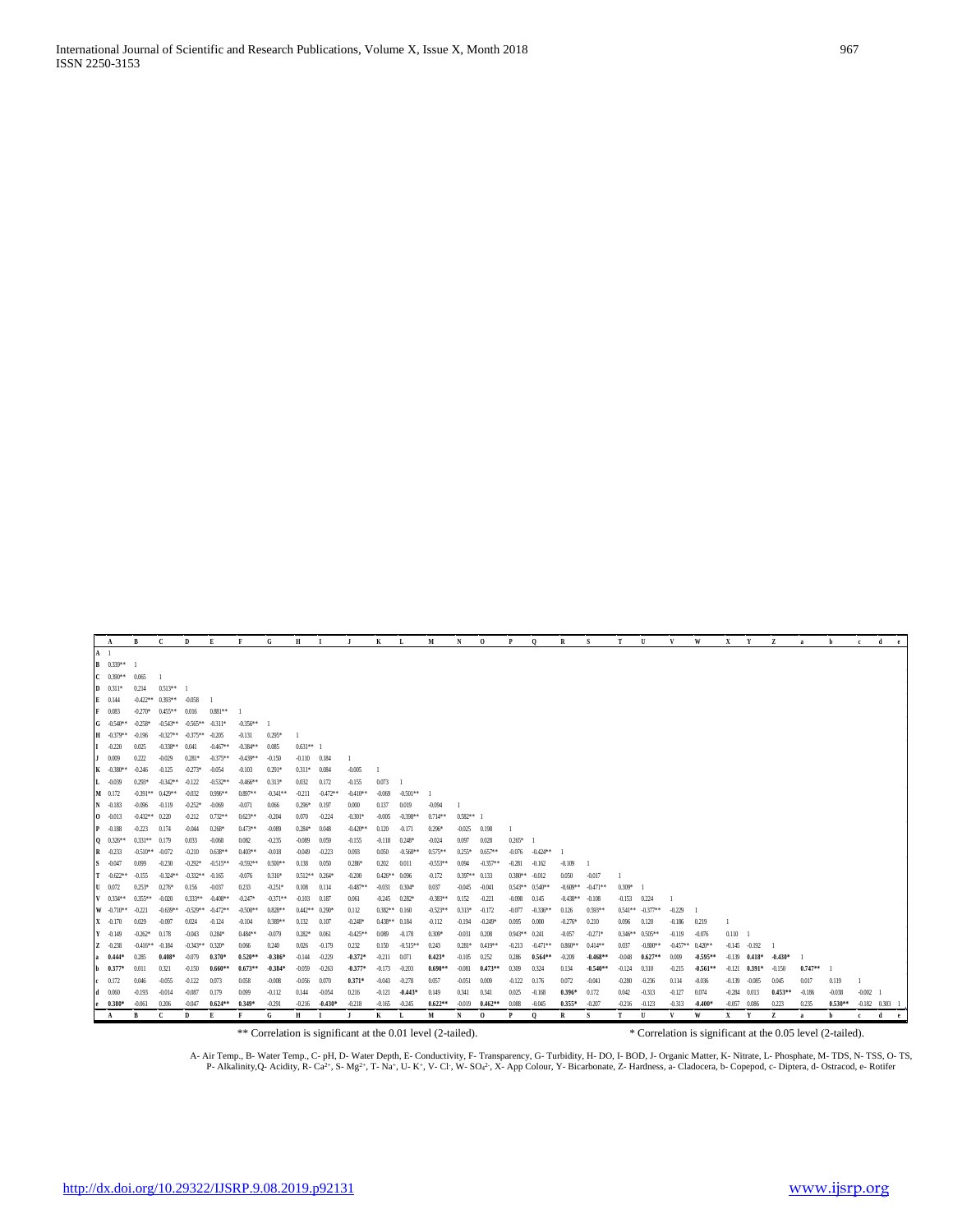| Table 4.44: Regression Indices of the relationship between Zooplankton Groups and Different Explanatory variable investigated at Ede-Erinle Reservoir. |  |  |  |
|--------------------------------------------------------------------------------------------------------------------------------------------------------|--|--|--|
|                                                                                                                                                        |  |  |  |

| Zooplankton<br>Groups | Predictor Parameters   | a           | $\mathbf b$     | $\mathbf r$ |  |  |
|-----------------------|------------------------|-------------|-----------------|-------------|--|--|
| Cladocera             | Water Temp.            | $-1487.980$ | 37.772          | 0.891       |  |  |
|                       | pH                     |             | 8.361           |             |  |  |
|                       | Transparency           |             | 1.327           |             |  |  |
|                       | Turbidity              |             | 2.381           |             |  |  |
|                       | Organic Matter         |             | $-9.987$        |             |  |  |
|                       | <b>TDS</b>             |             | $-0.419$        |             |  |  |
|                       | Acidity                |             | 4.882           |             |  |  |
|                       | $Mg^{2+}$              |             | $-14.347$       |             |  |  |
|                       | $K^+$                  |             | 36.479          |             |  |  |
|                       | Sulphate               |             | $-2.933$        |             |  |  |
|                       | Hardness               |             | 5.625           |             |  |  |
|                       | Copepod                |             | 0.292           |             |  |  |
| Copepod               | Water Temp.            | $-2697.053$ | 82.731          | 0.822       |  |  |
|                       | Conductivity           |             | 7.858           |             |  |  |
|                       | Transparency           |             | $-2.005$        |             |  |  |
|                       | Turbidity              |             | $-0.752$        |             |  |  |
|                       | <b>Organic Matter</b>  |             | $-42.775$       |             |  |  |
|                       | <b>TDS</b>             |             | $-10.259$       |             |  |  |
|                       | <b>TS</b>              |             | 0.041           |             |  |  |
|                       | $Mg^{2+}$              |             | $-33.060$       |             |  |  |
|                       | Sulphate               |             | $-2.587$        |             |  |  |
|                       | Bicarbonate            |             | 12.251          |             |  |  |
|                       | Cladocera              |             | 1.68            |             |  |  |
|                       | Rotifer                |             | 0.277           |             |  |  |
| Diptera               | <b>Organic Matter</b>  | 0.315       | 0.039           | 0.392       |  |  |
| Ostracod              | Phosphate              | 13.219      | $-1.168$        | 0.522       |  |  |
|                       | $Ca^{2+}$              |             | $-0.432$        |             |  |  |
|                       | Hardness               |             | 0.457           |             |  |  |
| Rotifer               |                        |             | 50.758          | 0.831       |  |  |
|                       | Air Temp.              | $-1305.196$ |                 |             |  |  |
|                       | Conductivity           |             | $-6.048$        |             |  |  |
|                       | Transparency           |             | $-18.355$       |             |  |  |
|                       | <b>BOD</b>             |             | $-34.027$       |             |  |  |
|                       | <b>TDS</b>             |             | 22.052<br>0.550 |             |  |  |
|                       | <b>TS</b><br>$Ca^{2+}$ |             |                 |             |  |  |
|                       |                        |             | $-5.345$        |             |  |  |
|                       | Sulphate               |             | 3.680           |             |  |  |
|                       | Copepod                |             | 0.717           |             |  |  |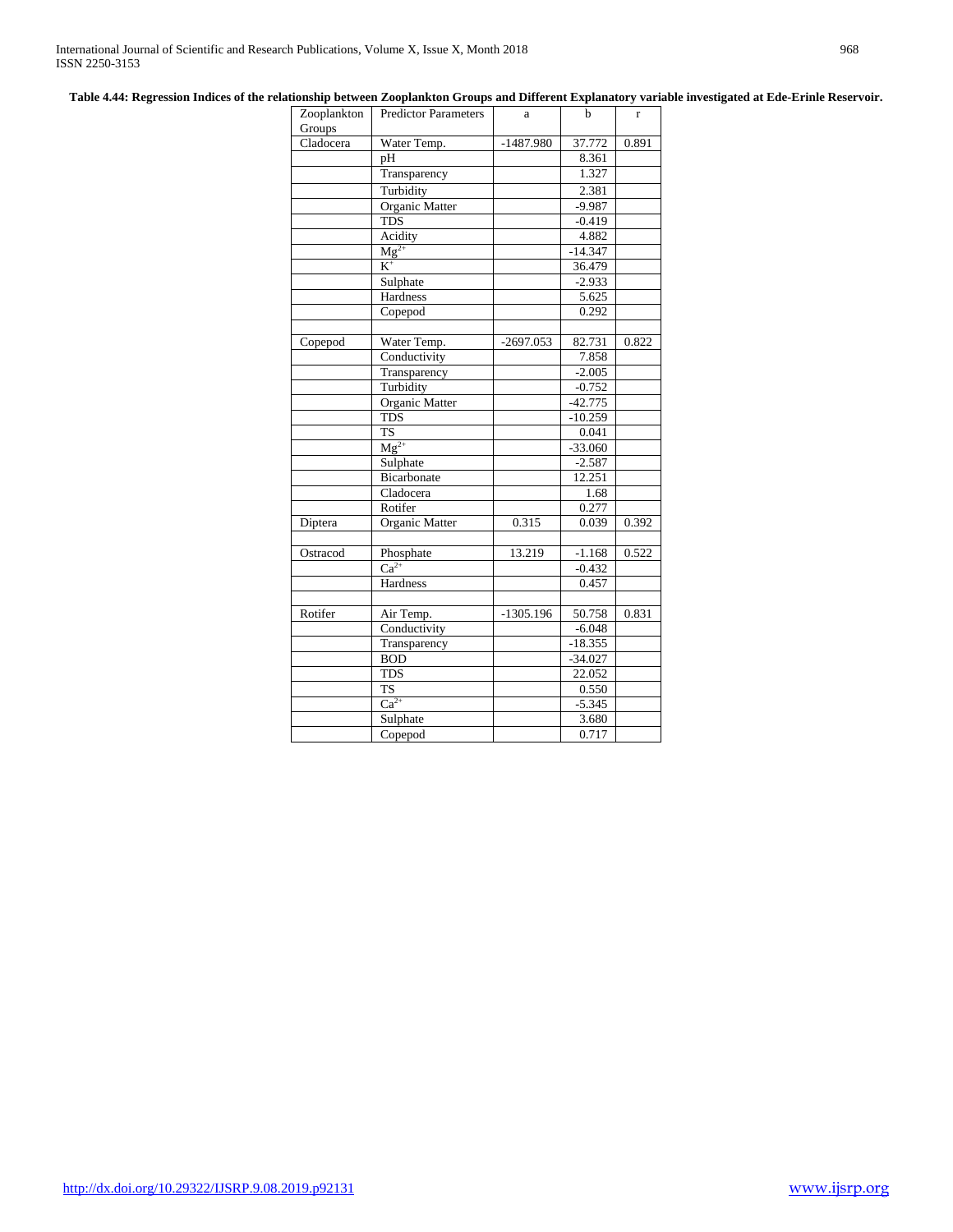



**Figure 4.5: Cluster Analysis Showing the Relationship Among the Zooplankton Groups Abundance at Ede-Erinle Reservoir During the Study Period (0.9385).**

**Figure 4.6: Cluster Analysis Showing the Relationship of the Zooplanktons Species Abundance Along the Horizontal Axis of Ede-Erinle Reservoir (R = 0.8537).**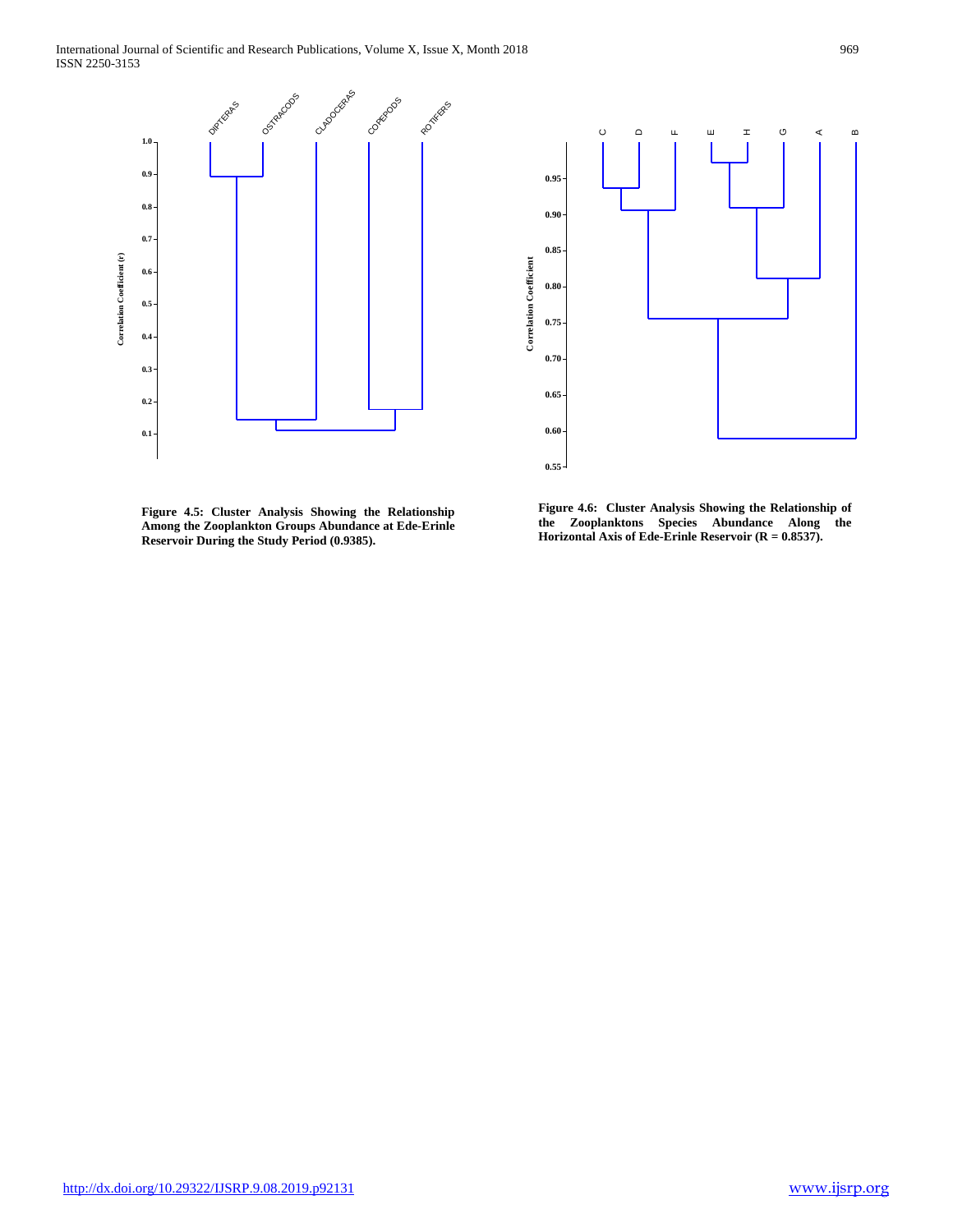## **IV. DISCUSSION**

## **Influence of Physico-Chemical Characteristics on Zooplankton Diversity and Abundance**

Zooplankton assemblages respond rapidly to different water quality conditions, most importantly so to temperature, conductivity, pH, light intensity, and nutrient concentration (Wetzel, 2001). Several authors have noted that it is difficult to designate a single abiotic factor as significantly limiting (Kaartvedt and Svendsen, 1995; Buyukates and Roelke, 2005; Abo-Taleb, 2010). They all, however, concluded that such processes are mainly controlled by a combination of factors acting at different rates throughout the year. Surprisingly, our findings in Ede-Erinle reservoir did not completely agree with this basic assumption. For instance, the current investigation found that most physico-chemical parameters varied both spatially and temporally in tandem with patterns of zooplankton variation. The regression analysis also revealed predictor variables accounting for as much as 65% of the zooplankton's abundance in cladoceras, copepods and rotifers and also that all the predictors significantly affected the abundance of the planktons at  $(p < 0.05)$ .

Rotifers abundance was significantly related to TS, and  $Ca^{2+}$ , probably as a result of ionic and nutrient enrichment of the reservoir from the inlet tributaries. TS showing positive relationship could be as a result of rotifers being able to tolerate turbid waters more than other predatory crustaceans that feed on them, thereby leading to increase in rotifer population.  $BOD<sub>5</sub>$ showed negative relationship with rotifers and this suggests the amount of organic nutrients dissolved in water. This suggests why some rotifer families have low density or total absence at various times. The dominance of Brachionidae, Lecanidae and Trichocercidae (nutrient loving and unstable environment tolerant rotifer families) in the Ede-Erinle reservoir could also be attributed to this enrichment which could in effect lead to algal bloom. Heiskary and Markus, 2001 established that water bodies with high nutrients exhibited high chlorophyll *a* and high BOD while those with low nutrients exhibited the inverse. These relationships should prove useful for nutrient criteria development, determining the reservoir trophic status and waste load allocations (where excess nutrients and dissolved oxygen are of primary concern). Rotifers are usually considered to be useful indicators of water quality and of trophic status (Whitmana *et al*., 2004; Baiao and Boavida, 2005). According to many studies (Duggan *et al*., 2001; Mageed, 2007; Salvador, 2007) the presence of genus *Brachionus* is indicative of moderate to high organic pollution. Also other genera observed during this study (*Keratella* and *Rotaria*) are cosmopolitan, eurythermic freshwater and indicates eutrophic conditions (Tackx *et al*., 2006; Mageed, 2007). *Trichocerca* are likely to be found in eutrophic environments (Castro *et al*., 2005).

Rotifer, Cladocera and Copepod abundance all had a positive significant relationship with ambient air temperature, conductivity, transparency and TDS. Atmospheric temperature rises with emergence of sunlight and it easily influences temperature of the upper layer of waterbodies and hence will lead to increase in water temperature (Welch, 1952). Temperature is known to have a direct effect on zooplankton populations by influencing reproductive activity, the rate of moulting and the rate of egg development, (Wetzel, 1975; Hutchinson, 1967).

These activities all increase as the temperature rises. Water transparency is the limit of visibility in the water. Light intensity has been said to be one of the important factors affecting zooplankton distribution and abundance (Aduwo, 2008). High water transparency increases the euphotic zone in an aquatic ecosystem which in turn favours phytoplankton growth and primary productivity. Any factor that enhances the production of phytoplankton is most likely going to enhance the production of zooplankton also, since the latter are nutritionally dependent on the former. The higher the total dissolved solids (TDS), the higher the conductivity. Zooplankton species diversity is also shown to decrease with conductivity (Tavsanoglu *et al.*, 2015).

Copepod and cladocera were still further positively related to pH and bicarbonate. Also, cladocera further showed positive relationship with  $K^+$ , hardness. An increase in pH could lead to corresponding increase in zooplankton occurrence as most of the zooplankton species are alkaline water species as suggested by Akinbuwa (1988; 1999). During the study period, the Ede-Erinle reservoir recorded an overall pH mean range of 6.41 - 7.99 (7.20 + 0.36) which is slightly alkaline. pH values recommended range for aquatic life as documented by Chapman and Kimstach, 2006 is "6.0 - 9.0" and values outside this range could negatively affect the distribution and abundance of zooplankton in the reservoir.

Copepods and cladoceras are generally considered to have low tolerances to poor water quality (Hoff and Snell 1987). They both relate negatively with turbidity, organic matter,  $Mg^{2+}$  and sulphate. The reason for this negative relationship with this mentioned parameters could be due to the fact that they tend to reduce the degree of light penetration which aids primary productivity in the reservoir. Biological productivity in tropical lakes is mainly limited by the introduction of highly turbid waters and wind-induced turbulence during the wet season (Carr and Neary, 2006). This could reduce the phytoplankton food which serves as source of food to zooplanktons. Also, it is suggested that high concentrations of non-nutritional suspended particulate matter may decrease copepod abundances (Bonnet and Frid 2004; Wang *et al*. 2007).

Organic matter favoured the abundance of Diptera. This is evidenced in the diptera species peak abundance coinciding with the peak concentration of organic matter in the early dry season. Organic matter in fresh waters comes from aquatic photosynthetic production and from terrestrial sources such as wash in of dead animals and vegetation, swine and poultry waste (washed into River Erinle and River Awon respectively) from agricultural waste products. These sediment on to the substratum. Diptera larvae make use of the organic matter as food and also for building tubes and hence increase their abundance (Berg, 1995; Chaloner and Wotton, 1996; Pringle, 1985). Similar positive relationship was also documented in the work of Hirabayashi *et al*., 1999.

 $Ca<sup>2+</sup>$  and hardness were found to be significantly positively related with ostracod while phosphate ion showed inverse relationship. There was also strong relationship between the mentioned parameters and ostracods as documented in the work of Iglikowska and Namiotko, 2012 and Gifre *et al*., 2002. The total hardness of water is mainly governed by the content of calcium and magnesium largely combined with carbonates and bicarbonate or with other minerals ions. So the more the presence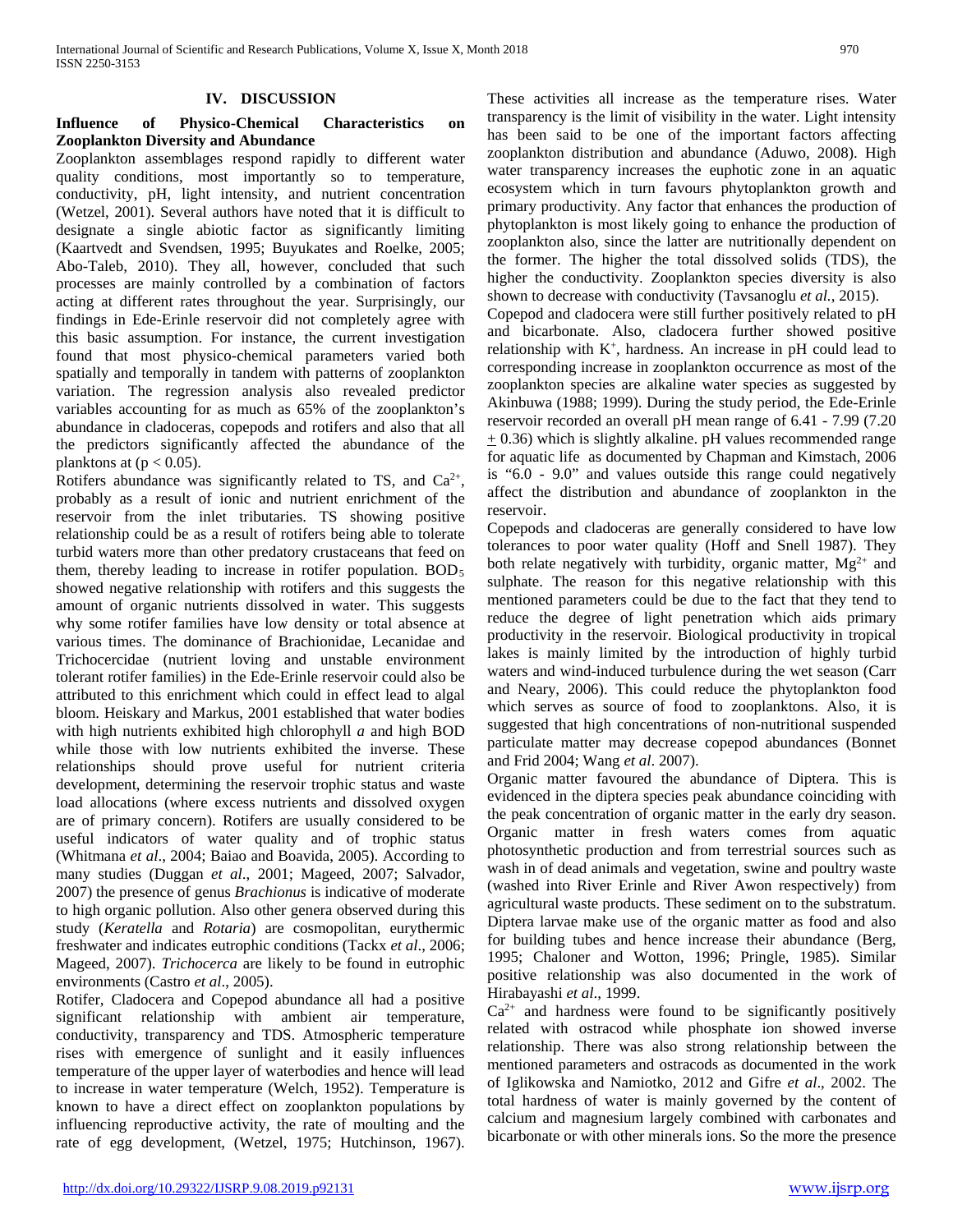of calcium in the water, the higher the probability of the water hardness. In freshwater, calcium is often a limiting factor for crustaceans such as ostracods that need it for their carapace formation (Lampert and Sommer, 1997). The importance of calcium availability in controlling and limiting the postembryonic development of ostracods as individuals, as well as occurrence and diversity of ostracods species and assemblages has been demonstrated in several works (e.g. Mezquita *et al*., 1999a; Holmes and Chivas, 2002 and Viehberg, 2006). The relationship between phosphate and ostracods abundance is a strong indication that the abundance of the ostracods are largely regulated by the resource base and tend to increase with increasing trophic state of freshwaters (Canfield and Jones, 1996).

In addition, the probable reason as documented by Stark *et al*. (2000) for the direct relationships between some zooplankton groups (rotifer, cladocera and copepod) abundance and various ions  $(Ca^{2+}, K^+$  and  $HCO_3^-$ ) in addition to conductivity and TDS in the reservoir in spite of the inverse relationship between the mentioned zooplankton groups species with sulphate ion could be the fact that dissolved salts and minerals are necessary components of good quality water as they help maintain the health and vitality of aquatic organisms that rely on this ecosystem service. The direct relationships may also be supported by the fact that the mean values for the ions did not exceed their recommended limits for aquatic life (Chapman and Kimstach, 2006). Changes in the ionic composition of water can exclude some species while promoting the population growth of others (Weber-Scannell and Duffy, 2007). Magnesium, sodium, potassium and calcium concentrations tend to be influenced by metabolic activities of aquatic organisms and can exhibit marked seasonal and spatial dynamics as a result of biological activity. Sulphate and bicarbonate ion can be driven by production and respiration cycles of the aquatic biota (Wetzel, 2001). These ions have also been reported as being responsible for salinity in a body of water. The level of salinity in aquatic systems is important to aquatic plants and animals as species can survive only within certain salinity ranges (Friedl *et al*., 2004). The significant positive correlations recorded between zooplankton species abundance with  $Ca^{2+}$ ,  $K^+$  and  $HCO_3^-$  in this study are further justified by the fact that these ions were within their preferred ranges for freshwater life. Zooplankton communities respond to a wide variety of disturbances including nutrient loading (Dodson, 1992), and this was evident in the inverse relationships of organic matter, sulphate (both in rotifer, cladocera and copepod) and phosphate (in ostracods) ion with species abundance. Nutrient compounds are expected to stimulate phytoplankton growth and by extension zooplankton growth, but their positive impacts could have been far outweighed by the high concentrations of hydro-physical parameters which are capable of limiting the euphotic zone, hence the inverse relationships between those nutrient compounds and zooplankton species occurrence (Akindele, 2013).

As observed by Akinbuwa (1999) in his previous rotifer study on the reservoir. It is worth mentioning that dissolved oxygen did not show any significant correlation or regression with zooplankton species. The absence of significant relationship of oxygen with the zooplankton species in Ede-Erinle reservoir may be due to the fairly stable condition of oxygen in the reservoir throughout the study period.

Finally, cladocera and copepod of Ede-Erinle show significant positive relationship between them while rotifer also show similar positive relationship with copepod. Apart from the fact that these zooplankton groups have similar factors (transparency, temperature, pH etc.) affecting their distribution and abundance, another reason for this relationship could be the fact that they all belong to the littoral region of the water, living among the weeds and macrophytes (as a form of shelter from predatory zooplanktivorous fishes) and feeding on phytoplankton algae and similar or rather smaller zooplankton organisms. The cladocera and copepod association could also be primarily due to the frequent upwelling of the reservoir which leads to the mixing of the water and the zooplanktons in it, thereby causing overlap of different zooplankton groups' species (Valentin *et al.*, 1976). This is a more tenable reason as larger zooplankters like the adult cladoceras will normally migrate a bit down the water column in order not to be easily spotted by predatory fishes. More so, sensory acuity of fish decreases with depth as a result of decreased light intensity, producing a refuge for susceptible prey in the deeper layers of lakes (Gliwicz 1986; Lampert 1993). This could be the reason for the overall low cladocera abundance when compared with rotifers and copepods abundance in the Ede-Erinle reservoir. It should also be noted that copepods are more efficient than cladocerans at evading predators due to their ability to perform jumps when attacked (O'Brien 1987). Therefore they may not need to rely so heavily on spatial avoidance.

Rotifers' association with copepods is more likely due to the fact that close to 50% of the copepods observed at Ede-Erinle reservoir are the Nauplius larvae (the copepods developmental stages) which are co herbivores, feeding primarily on phytoplanktons like the rotifers. Generally, the smaller the copepod species and/or the younger its developmental stage, the more important is the algal component in its diet (Adrian and Frost, 1993). However, it is noteworthy that even small species of limnetic copepods (e.g., species of the genera *Tropocyclops* and *Thermocyclops*) prey on rotifers (Brandl, 2005). Practically all of the limnetic rotifer species co-occurring with predatory copepods have been reported as copepod prey. Even predatory rotifers of the genus *Asplanchna* species form prey for some copepod species (Brandl, 2005). Over the years, it has been established that copepods feeding on rotifers positively influences both their survival and reproduction (Adrian (1991); Adrian and Frost (1993); Hansen and Jeppesen (1992); Hansen and Santer (1995) and Brandl, 2005). The ability of copepods to feed on any limnetic rotifers does involve both selection preference for certain prey species: in addition to size limitation and other factors. For example, the vulnerability and consistent selection of soft-bodied rotifers *Synchaeta* and *Polyarthra* species for predation by *Diacyclopsthomasi* was species specific and perhaps related to the slow speed of the escape response (Stemberger and Evans, 1985). This attempts to explain the reason for the low abundances for both rotifer species and high abundance of *Diacyclopsthomasi* (second copepod highest after Nauplius larvae) in the reservoir during the study period. Brandl and Fernando (1981) documented similar inter-relationship of rotifer individuals with *Mesocyclops edax* and *M*. *leuckarti*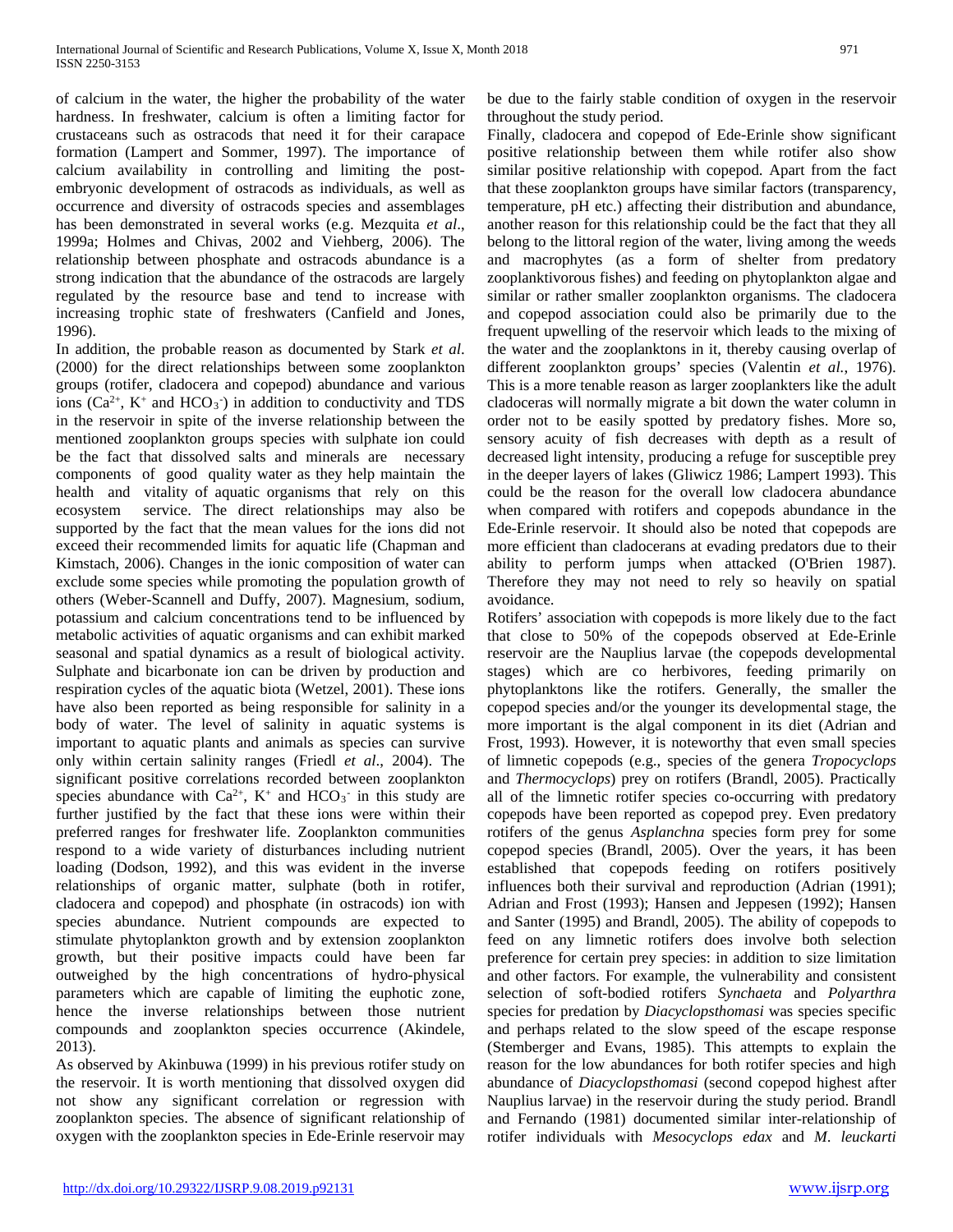(which are also dominant copepod species of Ede-Erinle reservoir). Thus, the coexistence of rotifer and copepod populations in plankton communities can be said to be the result of their interspecific relationships in which copepods act as important predators.

Although rotifers are able to achieve high reproductive rates to maintain their population and generation survival, the impact of copepod predation on rotifer population density can be high (Brandl, 2005; Plassmann *et al*., 1997; Couch *et al*., 1999; Yoshida *et al*., 2000; Die´guez and Gilbert, 2002) and in some cases responsible for the decline of a rotifer population and seasonal extermination of a species from a community. Predation by copepods may have a significant impact on rotifers often causing seasonal decline of the rotifer populations and replacement of species that are more susceptible to predation by the less susceptible ones (Brandl, 2005).

## **V. CONCLUSION**

The physico-chemical characters and zooplankton fauna shares a lot in common with other Nigerian and tropical waters. The reservoir water can be considered fairly clean and not under serious pollution threat. The reservoir water can be said to be potable and suitable for pisciculture, irrigation and agricultural uses.

### ACKNOWLEDGMENT

My uttermost gratitude goes to the Almighty God for His mercy, grace and favour throughout the period of study. I wish to express a deep and invaluable appreciation to Professor I. E. Ofoezie for his mentorship, guidance, advice and contribution towards the success of this research.

### **REFERENCES**

- [1] Abo-Taleb, H.A., 2010. Dynamics of Zooplankton Community in the Connection Between the Mediterranean Sea and the River Nile at Rosetta Branch, Egypt (M.Sc. thesis). Al-Azhar University, Faculty of Science, p. 183.
- [2] Aduwo, A. I. (2008). The Study of the Zooplankton Fauna and Physico-Chemical Water Properties of Obafemi Awolowo University teaching and Research farm lake. *Unpublished M.Sc Thesis,* Obafemi Awolowo University, 287pp.
- [3] Akinbuwa, O. (1988). The Study of the Physico-Chemical Factors and Rotifer Fauna of Opa Reservoir, Ile-Ife, Nigeria. *Unpublished M.Sc. Thesis*. Zoology Department, University of Ile-Ife, Nigeria. 261 pp.
- [4] Akinbuwa, O. <sup>The</sup> Rotifer Fauna and Physico-Chemical Conditions of Erinle Lake and its Major Inflows at Ede, Osun State, Nigeria." *Ph.D. Thesis.* Obafemi Awolowo University, Ile – Ife, 1999
- [5] Alekseev V. R. "Copepoda". In: Fernando, C. H. (2002). Guide to tropical freshwater zooplankton: identification, ecology and impact on fisheries. In *Guide to tropical freshwater zooplankton: identification, ecology and impact on fisheries*. Backhuys, 2002, pp 123-187.
- [6] Baião, C., and Boavida, M. J. (2005). Rotifers of Portuguese Reservoirs in River Tejo Catchment: Relations with Trophic State. *Limnetica*, *24*(1), 103- 113.
- [7] Bonnet D, Frid C. S. (2004). Copepod Species Considered as Indicators of Water Mass Influence and Changes: Results from a Northumberland Coastal Station. J. Mar. Sci. 61: 485-491.
- [8] Boulton, A. "Connectivity in a Dryland River: Short-Term Aquatic Microinvertebrate Recruitment Following Floodplain Inundation." *Ecology*, 2003, pp *84*(10), 2708-2723.
- [9] Brooks J. L. "Cladocera." In: Edmondson WT (ed.), *Freshwater biology* (2nd edn). New York: John Wiley and Sons, 1959, pp 587–656.
- [10] Buyukates, Y., Roelke, D.L., (2005). Influence of Pulsed Inflows and Nutrient Loading on Zooplankton and Phytoplankton Community Structure and Biomass in Microcosm Experiments Using Estuarine Assemblages. *Hydrobiologia* 548, 233–249.
- [11] Cander-Lund, H., and Lund, J. W. G., "Freshwater Algae. Their Microscopic World Explored." Biopress Ltd., England, UK, 1995, pp 360.
- [12] Cander-Lund, H., and Lund, J. W. G., "Freshwater Algae. Their Microscopic World Explored." Biopress Ltd., England, UK, 1995, pp 360.
- [13] Cander-Lund, H., and Lund, J. W. G., "Freshwater Algae. Their Microscopic World Explored." Biopress Ltd., England, UK, 1995, pp 360.
- [14] Carr, G. M. and Neary, J. P. (2006). Water Quality for Ecosystem and Human Health. United Nations Environment Programme Global Environment Monitoring System (Gems)/Water Programme. 132pp.
- [15] Castro, B.B., Antunes, S.C., Pereira, R., Amadeu, M.V. M., Soares, F., Goncalves, F., 2005. Rotifer Community Structure in Three Shallow Lakes: Seasonal Fluctuations and Explanatory Factors. *Hydrobiologia* 543, 221– 232.
- [16] Chapman, D. and Kimstach, V. (1992). Selection of Water Quality Variables. In: Chapman, D. (Ed.). Water Quality Assessment. Chapman and Hall, London for UNESCO/WHO and UNEP. pp 59-126.
- [17] Couch, K. M., Burns, C. W. and Gilbert, J. J. (1999). Contribution of rotifers to the diet and fitness of Boeckella (Copepoda: Calanoida) Freshwater Biology 107–118.
- [18] Deborah Steinberg K. and Robert Condon H. "Zooplankton of the York River." *Journal of Costal Research*, Sl, 2009, pp 57: 66-79.
- [19] Die´guez, M. C. and Gilbert, J. (2002). Suppression of the Rotifer *Polyarthra remata* by the Omnivorous Copepod *Tropocyclops extensus*: Predation or Competition. *Journal of Plankton Research* 24: 359–369.
- [20] Duggan, I. C., Green, J. D., & Shiel, R. J. (2001). Distribution of Rotifers in North Island, New Zealand, and Their Potential use as Bioindicators of Lake Trophic State. In *Rotifera IX* (pp. 155-164). *Springer* Netherlands.
- [21] Durand, J. R. et Leveque, C. "Flora et Faune Aquatiques de LˈAfrique." Sahelo-Soudanienne Tomme 1 Paris, 1980, pp 189.
- [22] Edmondson, W. T., *Freshwater Biology.* (Second Edition).John Wiley and Sons.Inc. London, 1959, pp 421 – 450.
- [23] Egborge, A. B. M. "Water Pollution in Nigeria." Vol. I. Biodiversity and Chemistry of Warri River. Benin City, Nigeria: Ben Miller Books, 1994
- [24] Egborge, A. B. M. "Water Pollution in Nigeria." Vol. I. Biodiversity and Chemistry of Warri River. Benin City, Nigeria: Ben Miller Books, 1994
- [25] Egborge, A. B. M. "Water Pollution in Nigeria." Vol. I. Biodiversity and Chemistry of Warri River. Benin City, Nigeria: Ben Miller Books, 1994
- [26] Goldman, C. R. and Horne, A. J. "Limnology". McGraw Hill Book Co. New York, 1983, pp 464
- [27] Heiskary, S., and Markus, H. (2001). Establishing Relationships among Nutrient Concentrations, Phytoplankton Abundance, and Biochemical Oxygen Demand in Minnesota, USA, rivers. *Lake and Reservoir Management*, 17(4), 251-262.
- [28] Hoff F. H. and T. W. Snell. (1987). Plankton Culture Manual (3rd Ed.). Dade City, FL: Florida Aqua Farms, 155 pp
- [29] Hoxmeier, R. J. H and Wahl, D. H. "Growth and Survival of Larval Walleyes in Response to Prey Availability." Transactions of the American Fisheries Society, 2004, pp 133:45–54.
- [30] Hutchinson, G. E. (1957). A Treatise on Limnology, *Geography, Physics and Chemistry.* John Wiley and Sons, New York. 1: pp1015.
- [31] Jeje, C. Y. and C. H. Fernando, "An illustrated guide to identification of Nigerian freshwater rotifers." *Nigerian Journal of Science*, 1991, 25: 77-95.
- [32] Jeje, C. Y. and C. H. Fernando, "An illustrated guide to identification of Nigerian freshwater rotifers." *Nigerian Journal of Science*, 1991, 25: 77-95.
- [33] Jeje, C. Y., & Fernando, C. H. "A practical guide to the Identification of Nigerian Zooplankton (Cladocera, Copepoda and Rotifera)." *Kainji Lake Research. Institute*, 1986, pp *142*.
- [34] Jeje, C. Y., & Fernando, C. H. "A practical guide to the Identification of Nigerian Zooplankton (Cladocera, Copepoda and Rotifera)." *Kainji Lake Research. Institute*, 1986, pp *142*.
- [35] Jeje, C. Y., &Fernando, C. H. "A practical guide to the Identification of Nigerian Zooplankton*.*" *Kainji Lake Research Institute Nigeria*. ISBN 978– 177-025, 1982, pp 2.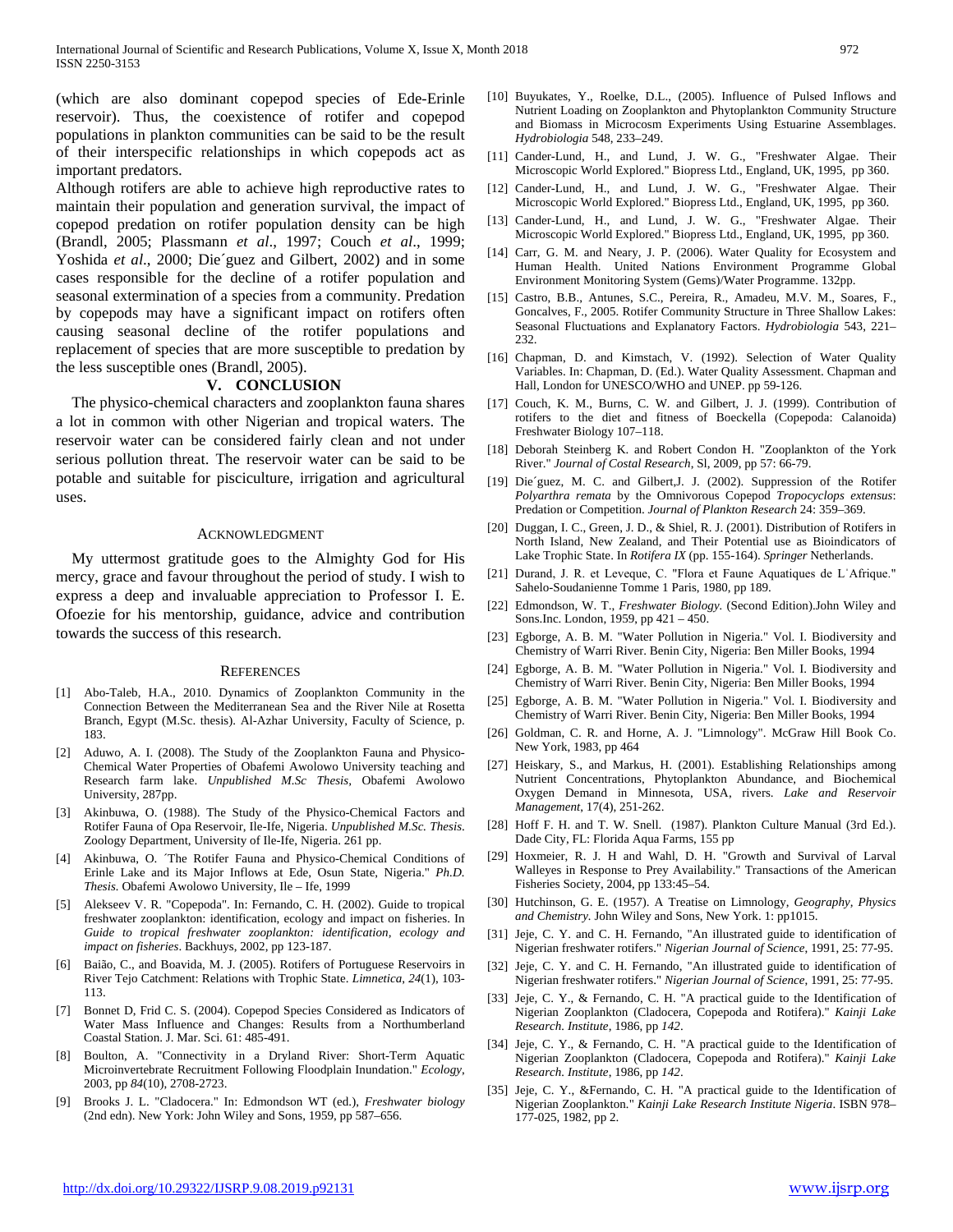- [36] Jeje, C. Y., &Fernando, C. H. "A practical guide to the Identification of Nigerian Zooplankton*.*" *Kainji Lake Research Institute Nigeria*. ISBN 978– 177-025, 1982, pp 2.
- [37] Jenkins, K., and Arumugam, P. T. and Furtado, J. I. "Physico-Chemistry, Destratification and Nutrient Budget of a Lowland Eutrophicated Malaysian Reservoir and its Limnological Implications." *Hydrobiologia*, 1980, *70* pp (1-2), 11-24.
- [38] Kaartvedt, S. and Svendsen, H., (1995). Effect of Freshwater Discharge, Intrusions of Coastal Water, and Bathymetry on Zooplankton Distribution in a Norwegian fjord system. *Journal of Plankton Research*. 17 (3), 493– 511.
- [39] Korinek, V. "Cladocera." In A guide to Tropical Freshwater Zooplankton: Identification, Ecology and Impact Fisheries (C. H. Fernando, ed.). Backhuys Publishers, Leiden, 2002 pp 69-122.
- [40] Korinek, V. "Cladocera." In A guide to Tropical Freshwater Zooplankton: Identification, Ecology and Impact Fisheries (C. H. Fernando, ed.). Backhuys Publishers, Leiden, 2002 pp 69-122.
- [41] Kubar Kaidi, Agasild Helen, Virro Taavi and Ott Ingmar (2005). Vertical Distribution of Zooplankton in a Strongly Stratified Hypertrophic Lake. *Hydrobiologia*. 547:151–162
- [42] Kutikova L. A. "Rotifera." In: Fernando C. H. (ed.), A Guide to Tropical Freshwater Zooplankton; Identification, Ecology and Impact on Fisheries. *Leiden*: *Backhuys*, 2002, pp 23–68.
- [43] Kutikova L. A. "Rotifera." In: Fernando C. H. (ed.), A Guide to Tropical Freshwater Zooplankton; Identification, Ecology and Impact on Fisheries. *Leiden*: *Backhuys*, 2002, pp 23–68.
- [44] Mageed, A.A., (2007). Distribution and long-Term Historical Changes of Zooplankton Assemblages in Lake Manzala (South Mediterranean Sea, Egypt). *Egyptian Journal of Aquatic Research* 33, 183–192
- [45] Margaleff, R. "Limnologia". Omega, Barcelona, 1983, pp 1010
- [46] Marneffe, Y., Comblin, S. and Thomé J. "Ecological Water Quality Assessment of the Bûtgenbach lake (Belgium) and its Impact on the River Warche Using Rotifers as Bioindicators." *Hydrobiologia*, 1998, pp 387-388, 459-467
- [47] Masundire, H.M., (1994). Seasonal Trends in Zooplankton Densities in Sanyati Basin, Lake Kariba: Multivariate Analysis. *Hydrobiologia* 272: 211-230.
- [48] Ovie, S. I. "A Synopsis of the Zooplankton Fauna of Lakes Kainji and Jebba." *In*: Forty Years on Lake Kainji Fisheries Research. Eds: Raji, A. Okaeme, A. N. and Ibeun, M. O. NIFFR, New-Bussa, Nigeria, 2011, 1 pp 133-143.
- [49] Plassmann, T., G. Maier and H. B. Stich, (1997). Predation Impact of *Cyclops vicinus* on the Rotifer Community in Lake Constance in Spring. *Journal of Plankton Research* 19: 1069–1079.
- [50] Pradhan. A., Bhaumik,P., Das,S., Mishra, M., Khanam,S., Hoque,B. A., Mukherjee, I., Thakur, A. R. and Chauthuri, S. R. Phytoplankton Diversity as Indicator of Water Quality for Fish Cultivation. *American Journal of Environmental Sciences*, 2008 4 pp 406-411.
- [51] Purushothama, R., Sayeswara, H. A., Goudar, M. A., Harishkumar, K. "Physicochemical Profile and Zooplankton Community Composition in Brahmana Kalasi Tank", Sagar, Karnataka, India. *Ecoscan.,* 2011, 5(3) pp 99-103.
- [52] Rajagopal, T., Thangamani, A., Sevarkodiyone, S. P., Sekar, M., & Archunan, G. "Zooplankton Diversity and Physico-Chemical Conditions in Three Perennial Ponds of Virudhunagar District, Tamilnadu". *Journal of Environmental Biology*, 2010, *31*(3) pp 265-272.
- [53] Salvador, A.B., (2007). Limnological Characteristics and Zooplankton Community Structure of Mediterranean Coastal Lagoons Undergoing Restoration, 245pp.
- [54] Seminara, M., Vagaggini, D., and Margaritora, F. G. "Differential Responses of Zooplankton Assemblages to Environmental Variation in Temporary and Permanent Ponds". *Aquatic Ecology*, 2008, *42*(1) pp 129- 140.
- [55] Sousa W., Attayde J. L., Rocha E. D. S., and EskinaziSant'Anna E. M. (2008). "The Response of Zooplankton Assemblages to Variations in the Water Quality of Four Man-Made Lakes in Semi-Arid Northeastern Brazil,"*Journal of Plankton Research*, 30 (6), 699–708.
- [56] Sthapit, E., Ochs, C. and Zimba, P. "Spatial and Temporal Variation in Phytoplankton Community Structure in a South-Eastern U.S. Reservoir

determined by HPLC and light Microscopy". *Hydrobiologia*, 2008, 600 pp 215-228.

- [57] Suresh, S., Thirumala, S. and Ravind, H. "Zooplankton Diversity and its Relationship with Physico-Chemical Parameters in Kundavada Lake, of Davangere District, Karnataka, India". *Pro Environment*, 2011, 4:56 – 59.
- [58] Tackx, M.L.M.,Pauw,N.D.,Mieghem,R.V.,Aze´mar, F., Hanonouti, A., Damme, S.V., Fiers, F., Daro, N., Meire, P., (2006). Zooplankton in the Schelde estuary, Belgium and The Netherlands. Spatial and Temporal Patterns. *Journal of Plankton Research*. 26, 133–141.
- [59] Tavernini, S. "Seasonal and Inter-Annual Zooplankton Dynamics in Temporary Pools with Different Hydroperiods". *Limnologica-Ecology and Management of Inland Waters*, 2008, *38*(1) pp 63-75.
- [60] Tideman, E. M. "Watershed Management: Guidelines for India conditions, Omega Scientific Publishers New Delhi". 2000.
- [61] Turner, P. N., & Da Silva, C. (1992). Littoral Rotifers from the State of Mato Grosso, Brazil. *Studies on neotropical fauna and environment*, *27*(4), 227-241.
- [62] Tyor, A. K., Chopra, G., & Kumari, S. "Zooplankton Diversity in Shallow Lake of Sultanpur National Park, Gurgaon (Haryana)".*Int. J. Appl. Biol.Pharm. Technol.,* 2014, 5(1) pp 35-40*.*
- [63] Uttah, C., E.C. Uttah, C. Okonofua, E. Ogban, L. Usip, and J. Ogbeche. "Pollution Biotic Index and the Biota Indicative Signatures of Transects in Calabar River Around A Busy Jetty Facility in Calabar, Nigeria". Trans. J. Sc. Technol., 2013, 3(4).55-67.
- [64] Victor, R. (2002). Ostracoda. A Guide to Tropical Freshwater Zooplankton. Backhuys, Leiden, The Netherlands, 189-233.
- [65] Vieira A. C. B., L. L. Ribeiro, D. P. N. Santos and Crispim, M. C. (2009). "Correlation between the Zooplanktonic Community and Environmental Variables in a Reservoir from the Northeastern Semiarid,"*Acta Limnologica Brasiliensia,* 21 (3), 349–358.
- [66] Wang, C. F., M. H. Hsu, W. C. Liu, J. S. Hwang, J. T. Wu, A. Y. Kuo. 2007. Simulation of Water Quality and Plankton Dynamics in the Danshuei River Estuary, Taiwan. *Journal of Environmental Science.* Health Part A 42:933-953.
- [67] Welch, P.S. (1952). *Limnology*. 2nd edition. McGraw-Hill book company, Inc. London, pp.538.
- [68] Wetzel, R. G. Land-Water Interfaces Metabolic and Limnological Regulators. *Verhandlungen der Intertionalen Vereinigang fur theoretische und angewandte Limnolgie*, 1990, 24 pp 6-24.
- [69] Wetzel, R.G., "Limnology: Lakes and River Ecosystems". 3rd Edition. Academic press. 2001
- [70] Whitmana, R.L., Nevers, M.B., Goodricha, M.L., Murphy, P.C., Davis, B.M., (2004). Characterization of Lake Michigan Coastal Lakes Using Zooplankton Assemblages. Ecol. Indicators 4, 277–286.
- [71] Wilson, M. S. and Yeatman, H. C. (1959). "Free-Living Copepoda". *Freshwater Biology*, 2001, 2 pp735-815.

#### AUTHORS

**First Author** – Adebayo Abdulquddus Adelayo, Ph.D student,

Institute of Ecology and Environmental Studies, Obafemi Awolowo University

adebayoadelayo@yahoo.com 08091021574, 08156415005.

**Second Author** – Ofoezie Emmanuel Ifeanyi, Professor of Environmental Health,

Institute of Ecology and Environmental Studies, Obafemi Awolowo University

**Correspondence Author** – Adebayo Abdulquddus Adelayo, Ph.D student,

Institute of Ecology and Environmental Studies, Obafemi Awolowo University adebayoadelayo@yahoo.com